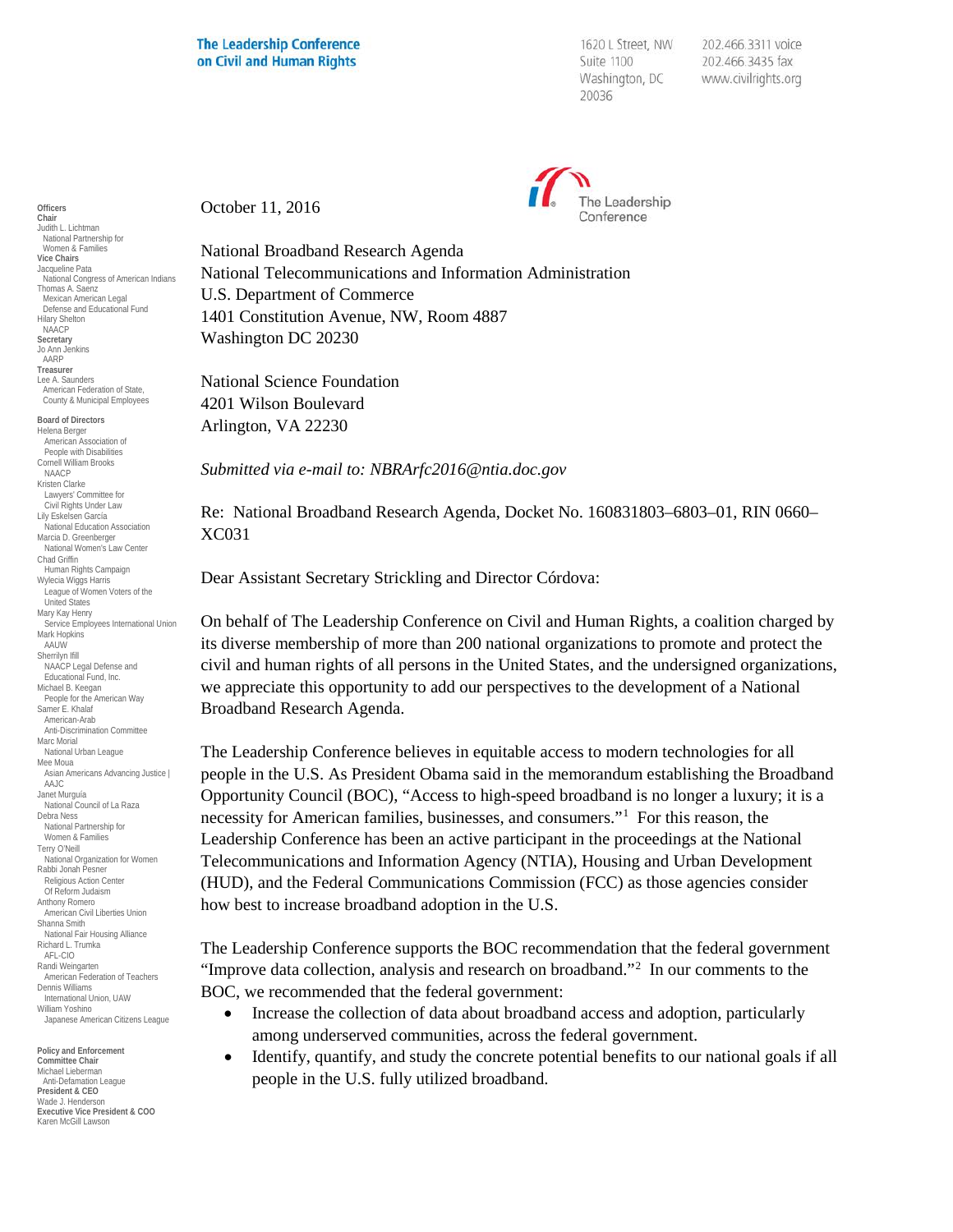October 11, 2016 Page 2 of 11



• Study, identify best practices, and adopt policies to set minimum standards for federal-state benefits programs' use of websites and online web portals.[3](#page-9-0)

We welcome the opportunity to expand and further develop these recommendations in response to the NTIA and National Science Foundation Request for Comment (RFC).<sup>4</sup> As we outline in detail below, we recommend the research agenda:

- Place a strong emphasis and additional granular data studying the reasons particular communities under-adopt broadband and the resulting socio-economic consequences;
- Provide resources for updating existing literature reviews of previous research, including a focus on local information needs and interviews or case studies; and
- Emphasize the federal government's critical role in existing census-based data collection, conduct and release an inventory of existing federal efforts and data sets, and develop best practices for federal programs.

## **A. Broadband Technology**

The RFC seeks comment on research needs with respect to broadband technology development and innovations, and seeks specific research methodologies and proposals aimed at supporting federal efforts to expand access and adoption in underserved communities. Existing research on broadband technology is limited by metrics that do not fully capture which resources are available to underserved communities or how these communities utilize broadband technology and innovation. We believe the federal government can improve its data collection and analysis in the following ways.

Further develop more precise, granular broadband adoption metrics. The research agenda must investigate the nationwide state of broadband access and adoption using metrics beyond the FCC's existing definitions. Although the FCC's current broadband definition of 25 mbps/3 mbps serves an appropriate regulatory function, it lacks the nuance to truly capture a complicated broadband landscape. Simply dividing broadband adoption into two groups of "haves" and "have-nots" under this definition fails to adequately explain whether consumers can access Internet speed and quality to meet basic needs. The government should consider asking consumers the following questions, and ensure that these inquiries can evolve alongside expectations of average American broadband access and usage: [5](#page-9-2)

- Does your current connection allow you to adequately complete homework/research assignments in a timely manner?
- How satisfied are you with the quality and speed of your connection's ability to stream video content?
- How satisfied are you with the quality and speed of your connection's ability to stream music?
- How satisfied are you with the quality and speed of your connection's ability to connect you with news and information?
- How satisfied are you with the quality and speed of your connection's ability to research local events?
- How satisfied are you with the quality and speed of your connection's ability to access social services?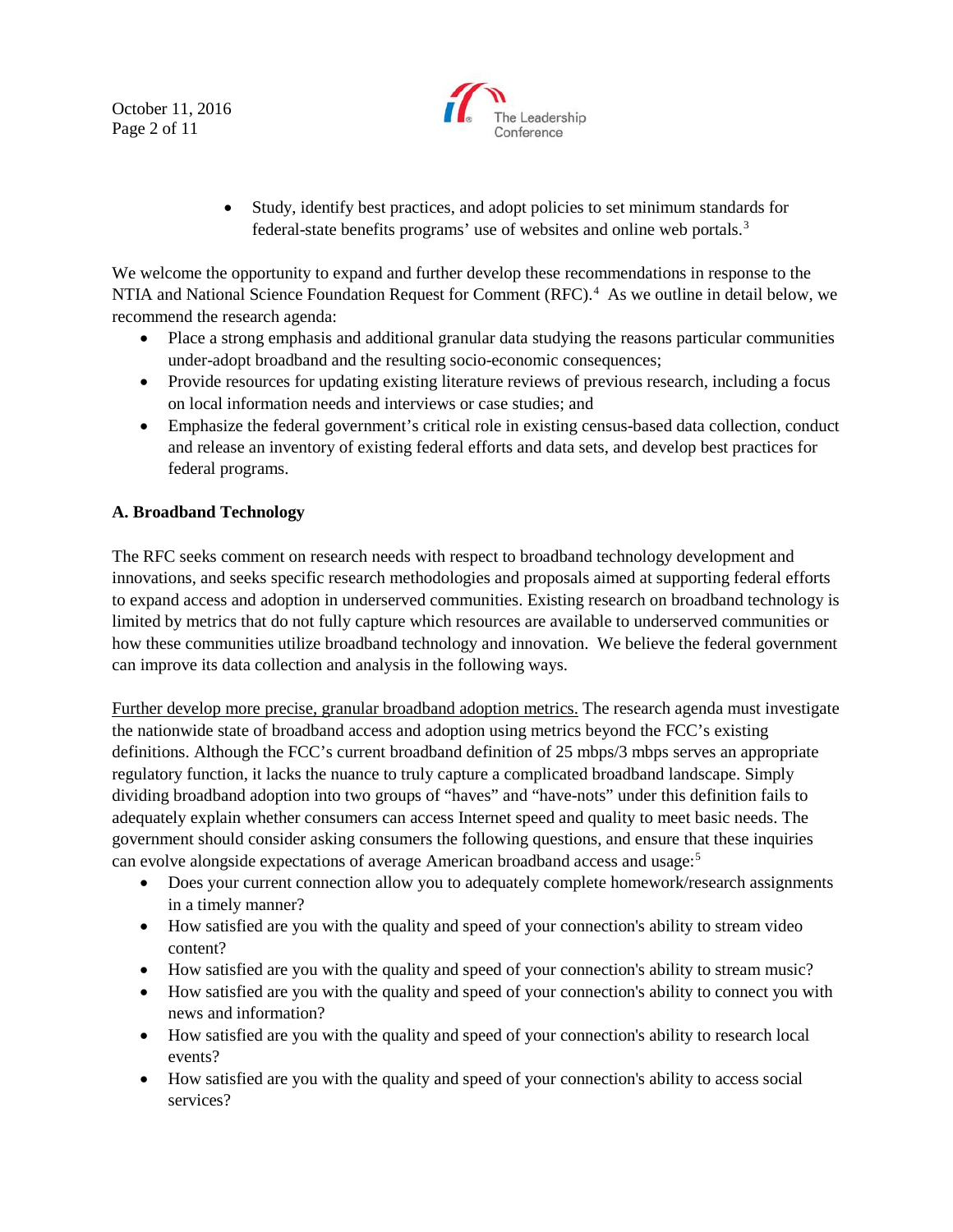October 11, 2016 Page 3 of 11



- How satisfied are you with the quality and speed of your connection's ability to make critical appointments, such as with a doctor?
- How satisfied are you with the quality and speed of your connection's ability to connect you with telemedicine resources?
- Does your current plan provide you enough data to meet all your needs?
- Do you ever find yourself running up to the maximum data allowed in your plan? If so, how often?
- Do you ever have to pay extra money for exceeding your broadband cap? If so, how often?
- Does the price of going beyond your data cap influence how you use your Internet? If so, what Internet services may you prioritize over others?

## **B. Broadband Access and Adoption**

The RFC requests comment on research and evaluation of programs, services, and applications that drive broadband access, adoption, and utilization. Today nearly one in three Americans lack home broadband access, and a disproportionate number of those individuals are people of color, low-income individuals, veterans, seniors, and rural populations.<sup>[6](#page-10-0)</sup> The federal government should acquire more data to spur innovative policy recommendations to bring these Americans online.

Thoroughly investigate demographic patterns of non-adopters. The Pew Research Center, the FCC and NTIA regularly report broadband adoption levels according to ethnicity, age, income, education, and rural/urban, among other classifications.<sup>[7](#page-10-1)</sup> However, to improve policies and outreach to bolster broadband adoption, the research agenda should cultivate more granular data. The federal government's highest research priority should be to identify which households have failed to adopt broadband and why. We recommend that the federal government explore the following additional areas:

- Collect broadband adoption and pricing data by census tract and compare that data with demographic census tract details.
- Examine why people with disabilities are less likely to adopt broadband.
- Explore why non-English speakers are less likely to adopt home broadband, and learn which languages these non-adopters speak.

Finally, to more accurately assess the actual rate of broadband adoption among all racial and ethnic communities, we recommend that NTIA collect and disaggregate data based on all 2010 Census racial categories, particularly the seven AAPI categories. The federal government should look at adoption patterns among subgroups of Asian Americans and American Latinos, to ensure that policies and outreach to eliminate the digital divide are culturally relevant. The current pan-Hispanic and pan-Asian categorizations, while useful for certain purposes, potentially diminish the cultural sensitivities and needs of specific subgroups that fall under these broad categories. Asian Americans and Pacific Islanders (AAPI) include more than 50 ethnic groups and 100 languages that currently comprise 5.8 percent of the U.S. population, and is the fastest growing U.S. racial and ethnic population, with a growth rate of 2.9 percent, fueled mostly by immigration.<sup>[8](#page-10-2)</sup> The lack of disaggregated data masks disparities between subethnic groups necessary to fully understand the actual state of broadband adoption within the AAPI community. Aggregated NTIA data state that Asian households exhibited the highest rates of home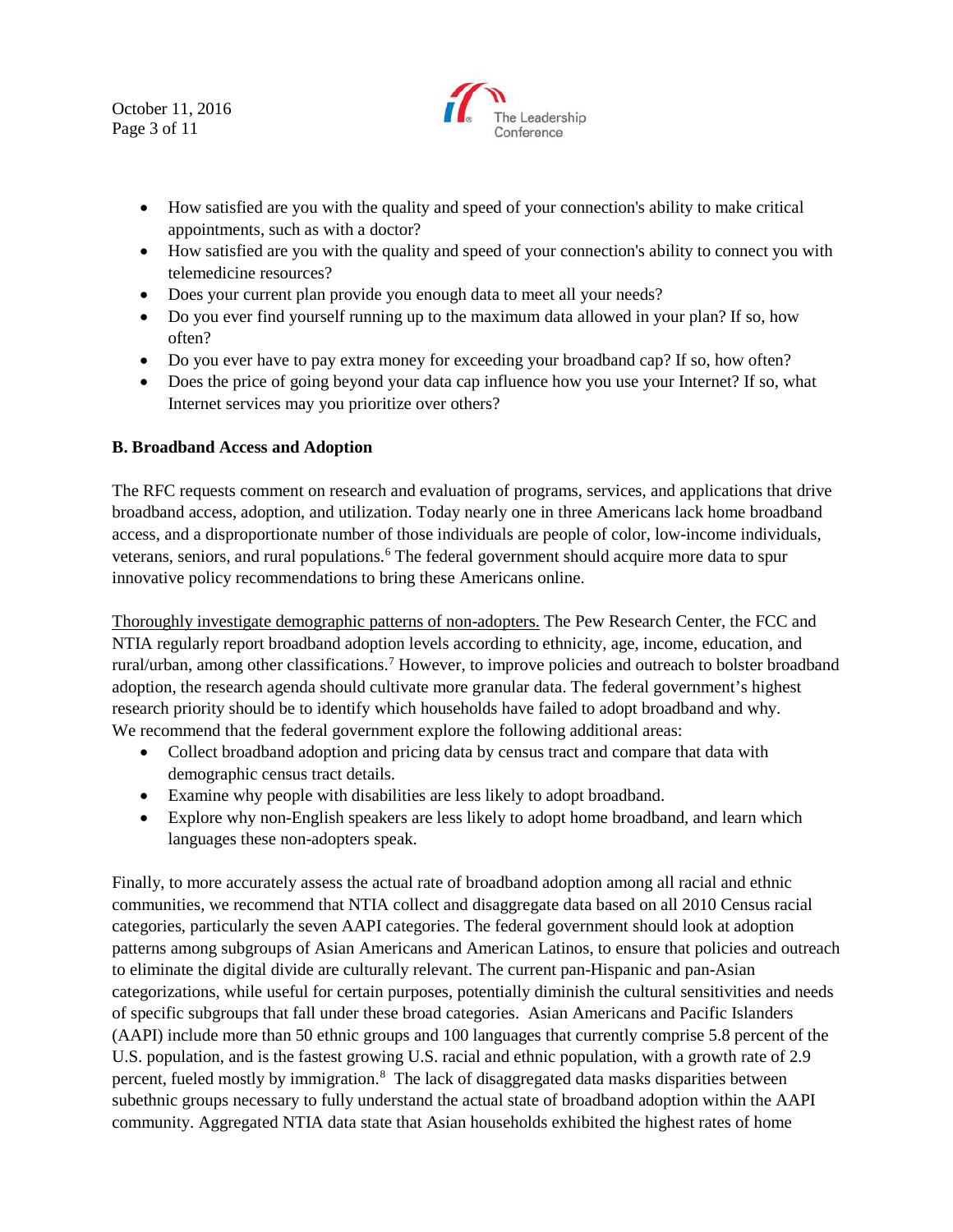October 11, 2016 Page 4 of 11



computer ownership and broadband service.<sup>[9](#page-10-3)</sup> Yet AAPI communities have some of the highest and lowest rates of poverty and highest and lowest rates of academic achievement among all ethnic groups in the United States.[10](#page-10-4)

Take inventory of technological equipment in Americans' homes and what resources are still needed. FCC data indicate that lack of computing devices is a barrier to adoption for poor Americans.<sup>[11](#page-10-5)</sup> Indeed, teachers in low-income schools have identified lack of adequate computing systems as a major barrier to homework completion.<sup>[12](#page-10-6)</sup> The research agenda should delve further into this issue, and survey the existing technological resources in low-income homes to determine whether a lack of personal equipment and infrastructure impedes communities from broadband adoption. Specifically, NTIA should examine the penetration, quality, and availability of personal computers in households across the country in addition to assessing their technological capabilities. NTIA should ask questions about the number of people in lowincome households who compete for computer access, such as:

- Do neighborhoods that currently disproportionately lag behind in broadband adoption also disproportionately lack access to a home computer?
- What roles do household income and the price of such equipment play in accessing these tools?
- Are particular ethnic groups, genders, or ages more likely to lack these physical tools? If so, why?
- Is there other technological equipment lacking in certain homes?
- Does cost or lack of perceived relevance inhibit certain households from purchasing devices to improve connectivity, such as Wi-Fi routers or modems?

Further explore relationships between cost, digital literacy, and broadband adoption. To successfully facilitate adoption, a better understanding of the real barriers to broadband adoption is needed. For example, while recent NTIA data indicate that relevance is the primary adoption barrier,<sup>[13](#page-10-7)</sup> Pew data indicate that the cost of monthly broadband subscriptions is the major barrier, and that relevance is not even one of the top five barriers to adoption.<sup>[14](#page-10-8)</sup> According to Pew, most Americans who are offline understand that being offline puts them at a disadvantage.<sup>[15](#page-10-9)</sup> African Americans, American Latinos and young Americans are especially likely to perceive a lack of broadband connection as a major disadvantage.<sup>[16](#page-10-10)</sup> Accordingly, NTIA should explore and try to understand the discrepancies between these conclusions, and gather more data to disentangle the roles of broadband affordability and perceived relevance that may prevent potential subscribers from going online. NTIA should probe whether a social stigma of admitting broadband is too expensive prevents low-income respondents from answering that they cannot afford broadband access and assess the role of survey design and methodology to help understand the conflicting findings. $17$ 

Investigate broadband availability in HUD-assisted housing. We welcomed the Department of Housing and Urban Development's (HUD's) recent proposed rule requiring broadband infrastructure to be installed in most future HUD-funded constructed or rehabilitated developments.[18](#page-10-12) Given that low-income communities disproportionately lack access to broadband, HUD should investigate and report adoption rates as well as the extent to which broadband infrastructure is currently available in HUD structures. HUD should consider asking the following questions:

• Do these communities, and potentially other geographic areas with a high concentration of lowincome consumers, possess the infrastructure to support high-speed networks?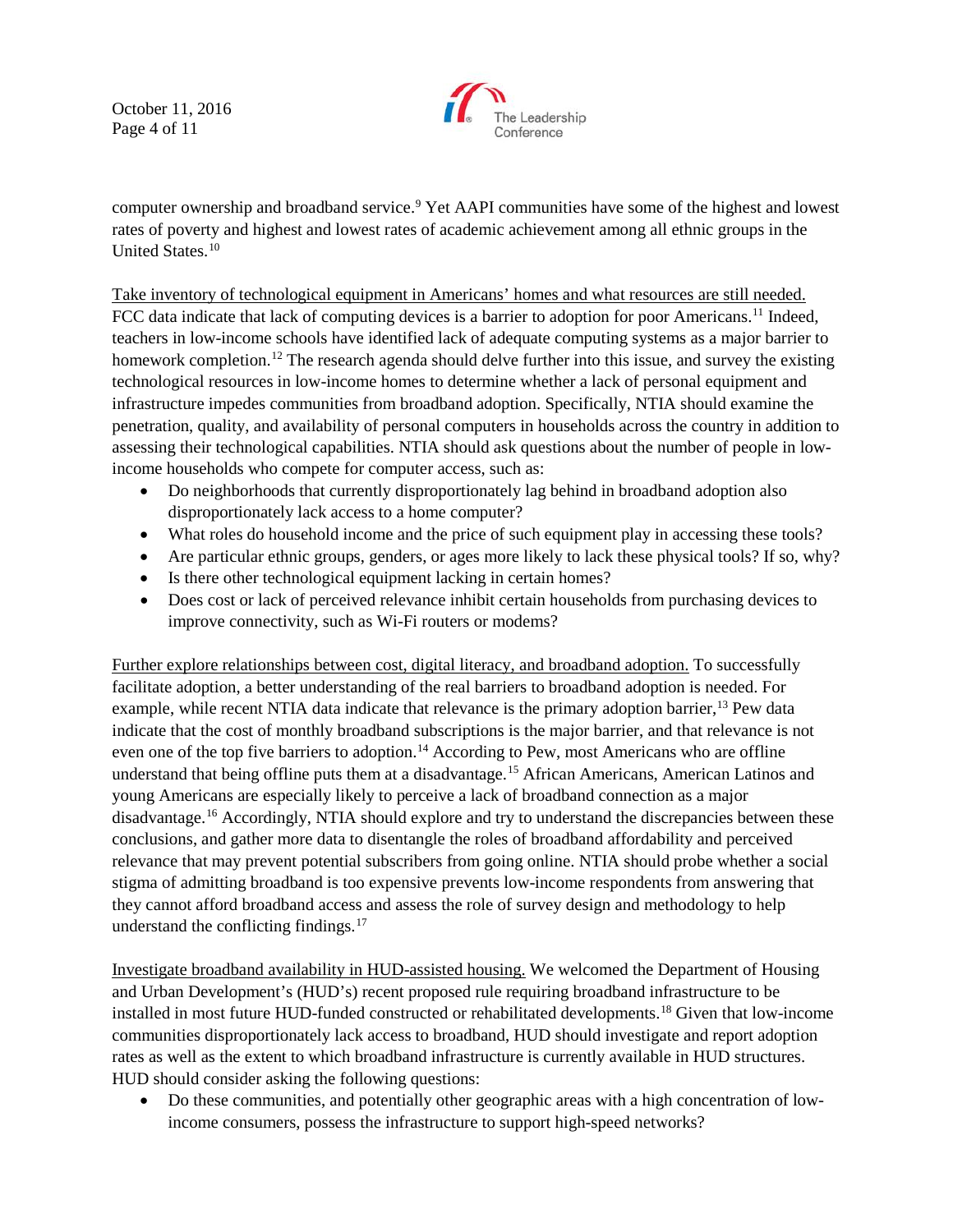October 11, 2016 Page 5 of 11



• What role must the government and private companies play in ensuring that these communities have the physical resources needed to connect?

The data analyzed in the Affordable Access to Fair Housing (AFFH) tool could offer particular insights into these questions if properly utilized.[19](#page-10-13)

Update NTIA "Competition Among U.S. Broadband Service Providers" report. In December 2014, the Department of Commerce issued a report investigating ISP market competition's role in the availability of different download speeds to consumers. The study provided a valuable description of the nationwide competition landscape, noting that consumers often have several options of lower-speed providers and fewer choices at higher speeds, and explained on average how many providers are serving particular communities. We encourage NTIA to update this report to properly reflect the current state of competition among broadband providers and investigate how competition directly impacts broadband access and adoption in particular markets.

## **C. Socioeconomic Impacts**

The RFC seeks comment on research and evaluation that measures the social and economic impacts of deploying and/or using broadband. Broadband adoption would be of little importance to federal policy if it did not significantly impact the socioeconomic well-being of our country and its residents. The current state of the research indicates that technology disparities may be exacerbating differences in achievement that are already present because of historic factors, such as race, language, gender or disability. In particular, it is important for research to examine the interactions between broadband and a variety of socioeconomic national goals. As we suggested in our BOC comments, the federal government should, "identify and study the concrete potential benefits to our national goals and agency goals if all people in the U.S. fully utilized broadband."[20](#page-10-14) We believe the eight national purposes identified by the National Broadband Plan would be a good place to start. $21$ 

We highlight below several resources and useful studies that should be utilized, expanded or replicated.

Build on existing studies that document relationships between broadband and economic and financial success. While many studies address the importance of broadband in developing countries for economic development,<sup>[22](#page-10-16)</sup> few compare communities in the U.S. and individual populations within those communities to identify and quantify the impact that broadband can have on economic success. One study that should be expanded and replicated is the Center for Social Inclusion and NAACP's *Broadband in the Delta* (2010), which addresses the correlations between the availability of broadband to the number of businesses and to race.<sup>23</sup>

Another compelling piece of research connects the success of financial inclusion to broadband adoption. In the 2015 study, *Technology, Opportunity & Access: Understanding Financial Inclusion in the U.S.,*  researchers concluded that broadband access was the "main contributor" to ownership of basic deposit bank accounts.<sup>24</sup> This study is an excellent example of how sophisticated data analysis can identify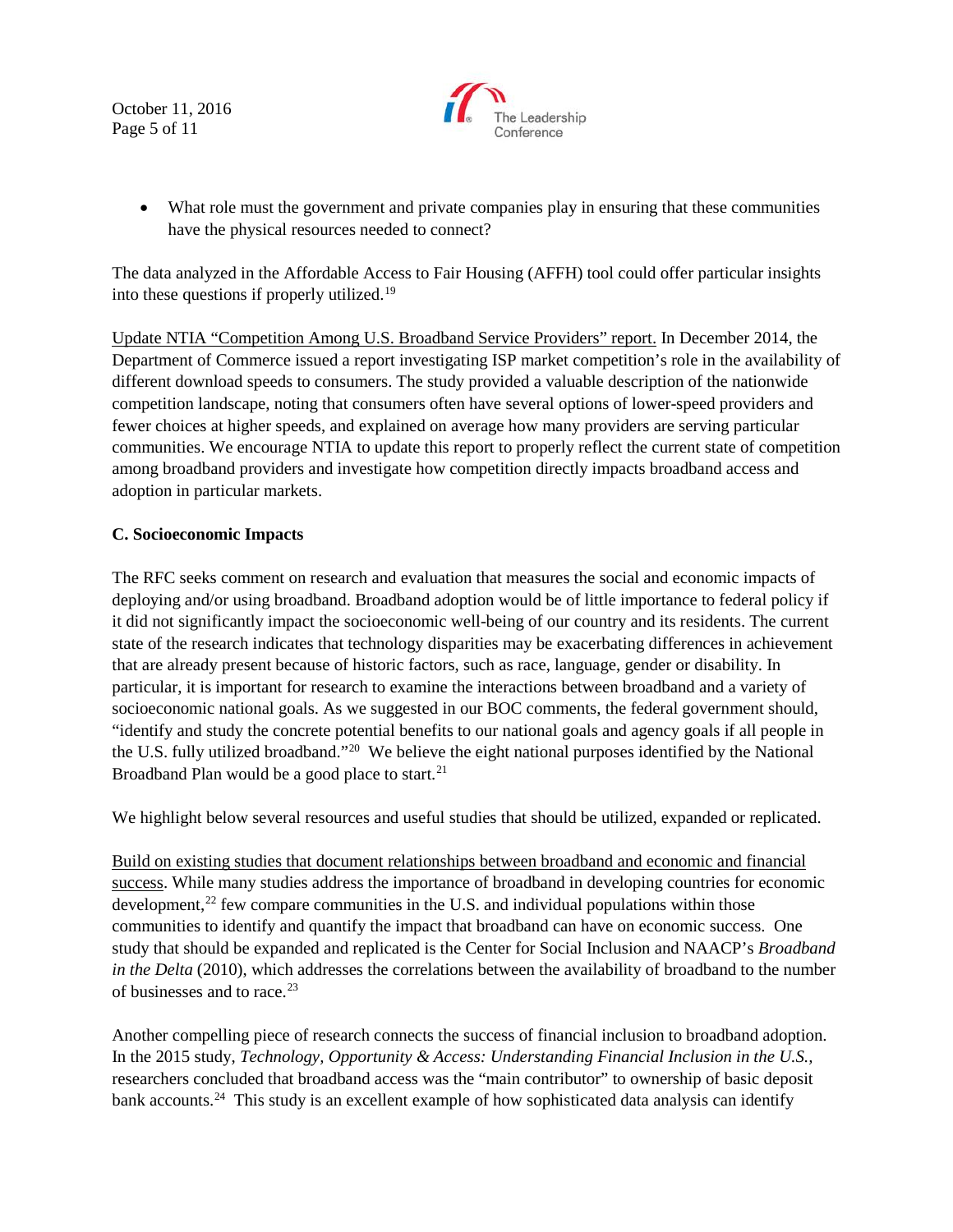October 11, 2016 Page 6 of 11



benefits of broadband access that might not otherwise be apparent, and emphasizes the need for crosssectional work in this area.

Catalog existing research and study broadband's ability to meet local information needs. The federal research agenda should update the Communications Policy Research Network's 2012 literature review and continue a focus on the ability of broadband communications to meet local critical information needs. The Communications Policy Research Network analyzed more than 500 existing studies and identified gaps in the literature that related to the nation's knowledge about newer online technologies as well as more established technologies. The review identified eight core civic information needs and the capacity of our information infrastructure to meet those needs.[25](#page-10-19) The report paid particular attention to the localized needs of historically underserved communities, and summarized the research available that documents or analyzes differences in the ability of various communities to use information technologies to meet critical needs.<sup>[26](#page-10-20)</sup> The study laid out a series of research protocols and methods for use. This literature review is unique because of its focus on the functionality of broadband in meeting local needs. The importance of local information access is emphasized clearly in this quote from the literature review's conclusion:

*We are fortunate today that most of us can log-on, either at home or the local library, and go to a CDC website and get health information that was locked in medical journals only a few short years ago. But, if we have a problem, if we are sick or need well-baby care, in the end, we are faced with finding a doctor in our own communities.[27](#page-10-21)*

Analyze impact of varying broadband products and consistency of access. While in the past, "broadband adoption" was a straightforward measure of home subscription to a wired broadband service, today we recognize that broadband use, particularly among low-income individuals and families, is a varied and multi-layered question. We recommend detailed study of the impact of irregular and limited connectivity on economic, educational and other critical needs. For example, some data show that that low-income families that do adopt broadband often have less-than-consistent access, as cost and other factors can force families off the technology for periods of time.<sup>[28](#page-10-22)</sup> Families without paid access at home rely on a variety of access points, each that come with benefits and limitations. Libraries, for example, are critical elements of the broadband access ecology, but due to funding limitations cannot offer unlimited access for all patrons who need it. Similarly, some products may offer differing levels of access to different kinds of content as part of a low-cost offering. For example, the Lifeline low-income subsidy program only supports one connection per household even as many Americans move toward one device per adult. The impact of consistent access, differing speeds or quality, and varied products offerings is not well known. The Joan Ganz Cooney Center study, for example, identified less-than ideal access, such as slower speeds or the different functionalities of mobile devices vs. laptops or desktops, as a problem for some families. [29](#page-10-23)

The following questions are a small sampling of the types of questions that should be further explored:

• How long does a family have to be disconnected before they begin to lose some of the advantages they obtained while online?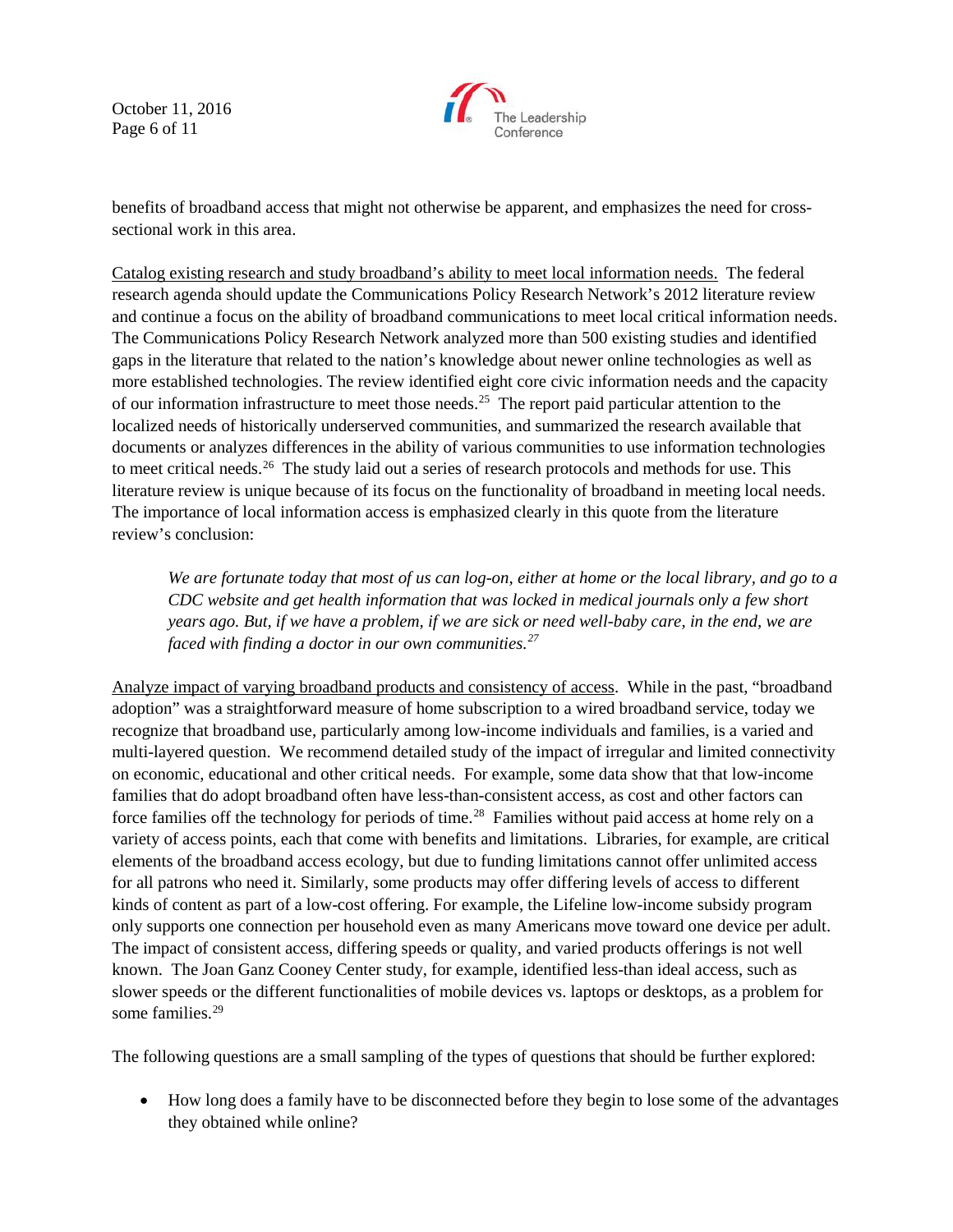October 11, 2016 Page 7 of 11



- How long does it take for children to catch up in their technical knowledge?
- What happens when some kinds of content are more easily reached or more affordable or do not count against product constraints?
- How do overage charges impact use and literacy? Do these characteristics impact the benefits of broadband access?

Support case studies and interviews. Federal dollars should support case studies and interviews, rather than solely relying on polls, surveys or other quantitative methods. These research techniques better identify challenges from the perspectives of the communities themselves. For example, in *Broadband Adoption in Low Income Communities* by Dailey *et al.*, research found that low-income communities were extremely interested in obtaining broadband while intermediaries such as social workers were more likely to report that these families had no interest in obtaining Internet access.<sup>30</sup> Likewise, *Digital Inclusion Project: Findings and Implications, A Canadian Perspective*, used semi-structured interviews to obtain a more nuanced understanding of data indicating low-income survey respondents answers that they had no interest or no need for Internet connectivity.<sup>[31](#page-10-25)</sup> The robust findings of the recent Joan Ganz Cooney Center study of low-income families' access to the Internet, *Opportunity for All?*, were based on in-depth interviews prior to developing a survey instrument.<sup>[32](#page-10-26)</sup> Given the many interrelated factors leading to broadband non-adoption, mere survey-based data and quantitative analysis will not be sufficient to paint a complete picture of the impact and factors relating to non-adoption, and do not take fully into account community needs from the communities' own viewpoint.

## **D. Opportunities for Federal Leadership in Data Collection and Research**

Continue NTIA data collection and analysis. The federal government should continue the leadership of NTIA in collecting, analyzing, and publicizing basic data about broadband adoption. As NTIA itself has noted, "The CPS Computer and Internet Use Supplement has evolved significantly since the first survey in 1994, which began with a simple question: 'Does someone in this household own a personal computer?'"<sup>33</sup> The regular collection of these data from a very large sample provides some of the only data for groups that make up a smaller percentage of the U.S. population and permits sophisticated analysis because of its integration with Census data. In addition, we welcome the new NTIA "Data Central" and "Data Explorer" and the release of analysis in a timely format through blog posts.<sup>34</sup> If NTIA ceases publishing annual Digital Nation reports, it must maintain a commitment to continuing analysis and data collection on a regular, timely schedule. More information at shorter intervals would better serve research and policy needs.

Finish and make public the federal inventory of broadband data needs and assets. The BOC Report recommended that an inventory of federal agency broadband data needs and assets be completed by March 2016.<sup>35</sup> This inventory is a critical element of any federal effort to use existing programs and data to analyze and improve broadband adoption. It is highly likely that many agencies have some data about how their constituencies use broadband and online services, but it is unlikely that all of it is collected in systematic ways or is being put to its greatest use. In our comments to the BOC, we suggested: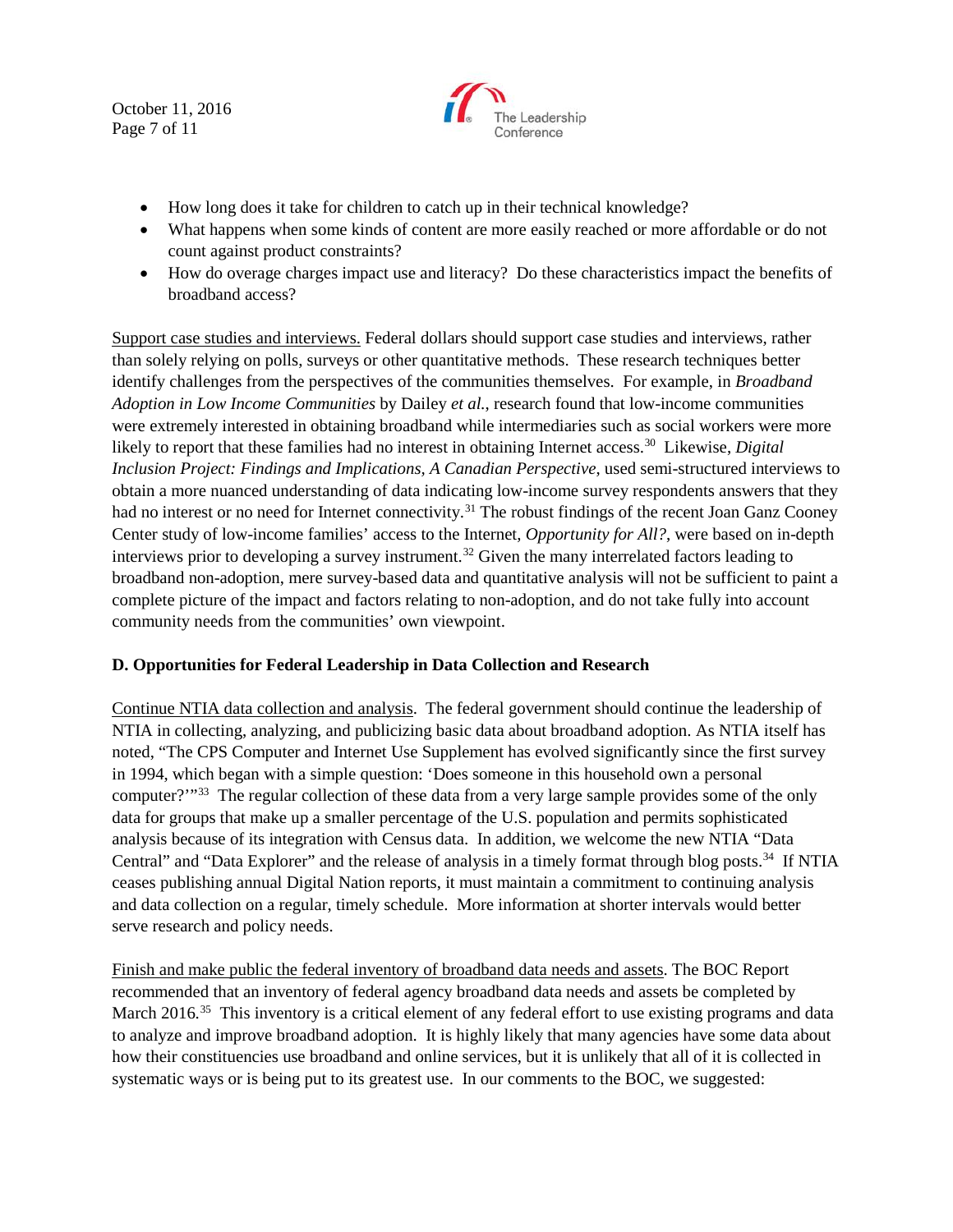October 11, 2016 Page 8 of 11



Each federal agency should know the broadband adoption rates of each population it serves, and more specifically, should track how most people interact with the agency. Areas of inquiry could include: (a) what percentage of case files were created via in-person, telephonic, or online mechanisms;

(b) what percentage of respondents use online platforms from home, via mobile devices, or at anchor institutions like libraries, community centers or schools;

(c) would respondents prefer different technology than the one that they are using; and

(d) would broadband further other programmatic goals for the target population?<sup>36</sup>

We further recommended that data be made public in a format that can be manipulated and compared across agencies and programs. $37$  As explained above, as agencies collect this data, it should be categorized according to Census racial and ethnic categories.[38](#page-10-32) It will be very difficult for researchers to take advantage of data sets or for policy experts to recommend steps to increase broadband adoption if we do not yet have a solid inventory of current efforts and data. While the initial inventory might take considerable resources, it is likely that some of the ongoing work could be folded into existing program evaluation efforts. To succeed in modern times, programs must understand how their beneficiaries are obtaining information and responding to program incentives or obligations. If further resources are needed, the administration should include these resources in budget recommendations. To augment such action, we recommend creation of a broadband adoption working group to focus and improve agency efforts toward this goal.

Develop federal program best practices. Moreover, once the inventory is complete, the administration could move forward on another recommendation that we submitted to the BOC, which was to "study, identify best practices, and adopt policies to set minimum standards for federal benefits programs' use of websites and online web portals." We further recommended that federal agencies "review their own and state online portals to ensure that online materials are no less accurate or accessible than their paper counterparts."[39](#page-10-33) By combining efforts and creating uniform tools, the burden of federal agencies would decrease and the efficacy of their programs increase, thereby stretching scarce program dollars.

Procure a meta-analysis or literature review of existing data and research. Just as a federal inventory is needed, so, too, is a literature review or meta-analysis of existing research identifying robust findings and gaps. As recommended above, the Critical Information Needs literature review should be updated, or another meta-analysis should be procured to identify the current state of knowledge and research gaps. The federal government is uniquely positioned to procure such an analysis.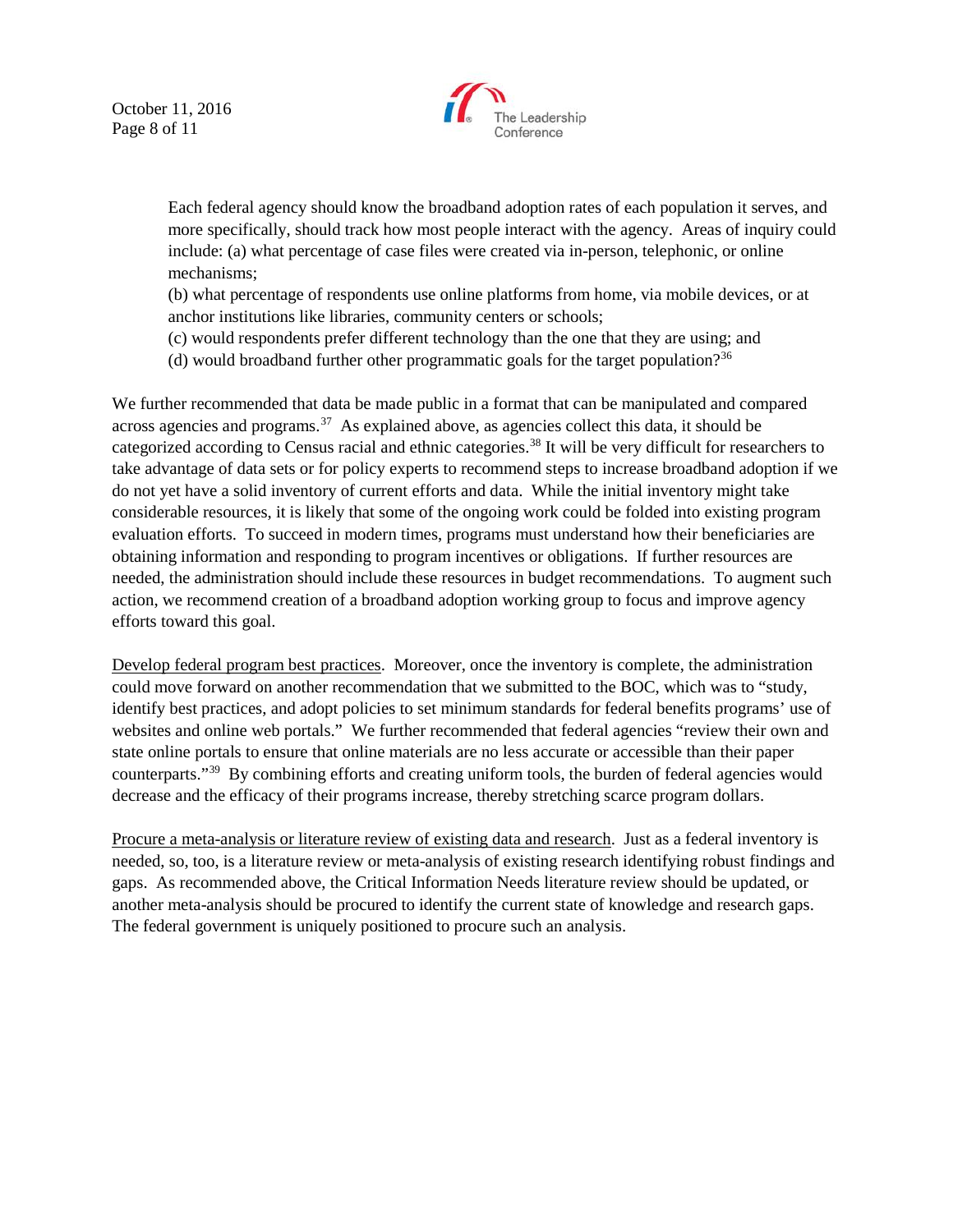October 11, 2016 Page 9 of 11



The broadband research agenda has the potential to provide data and resources that will undergird critical policy decisions, and ultimately the success of our nation, for years to come. Thank you for the opportunity to comment on this important undertaking. If you have any questions about these comments, please contact Leadership Conference Media/Telecommunications Co-Chairs Cheryl Leanza, United Church of Christ, Office of Communication, Inc., at 202-904-2168 or [cleanza@alhmail.com,](mailto:cleanza@alhmail.com) or Michael Macleod-Ball, American Civil Liberties Union, at (202) 675-2309 or [mmacleod@aclu.org](mailto:mmacleod@aclu.org) or Corrine Yu, Leadership Conference Managing Policy Director at 202-466-5670 or [yu@civilrights.org](mailto:yu@civilrights.org) if you would like to discuss the above issues.

Sincerely,

 $\overline{a}$ 

The Leadership Conference on Civil and Human Rights AFL-CIO American Civil Liberties Union Asian Americans Advancing Justice | AAJC Common Cause Communications Workers of America **NAACP** National Hispanic Media Coalition OCA – Asian Pacific American Advocates United Church of Christ, OC Inc.

<http://www.ntia.doc.gov/report/2011/exploring-digital-nation-computer-and-internet-use-home>

<span id="page-8-0"></span><sup>&</sup>lt;sup>1</sup> Presidential Memorandum -- Expanding Broadband Deployment and Adoption by Addressing Regulatory Barriers and Encouraging Investment and Training (March 23, 2015) available at: [https://www.whitehouse.gov/the-press](https://www.whitehouse.gov/the-press-office/2015/03/23/presidential-memorandum-expanding-broadband-deployment-and-adoption-addr)[office/2015/03/23/presidential-memorandum-expanding-broadband-deployment-and-adoption-addr.](https://www.whitehouse.gov/the-press-office/2015/03/23/presidential-memorandum-expanding-broadband-deployment-and-adoption-addr) 2 Broadband Opportunities Council Report at 3.

<span id="page-8-1"></span>

<sup>3</sup> Broadband Opportunity Council Comments of the Leadership Conference on Civil and Human Rights at 1-2 (June 10, 2015) ("Leadership Conference BOC Comments") available at:

http://www.civilrights.org/advocacy/letters/2015/comments-to-broadband.html.<br><sup>4</sup> National Broadband Research Agenda, Notice & Request for Comment, 81 Fed. Reg. 62479 (Sept. 9, 2016).<br><sup>5</sup> We note that the NTIA, under the Co

around local measures for broadband access, adoption, policies, and use." See Community Connectivity Initiative available at: [http://www2.ntia.doc.gov/CCI.](http://www2.ntia.doc.gov/CCI)<br><sup>6</sup> Digital Nation Data Explorer, National Telecommunications & Information Administration (Mar. 21,

<sup>2016)</sup> available at: [http://www.ntia.doc.gov/other-publication/2016/digital-nation-data-explorer.](http://www.ntia.doc.gov/other-publication/2016/digital-nation-data-explorer)

<sup>&</sup>lt;sup>7</sup> See, e.g., Horrigan and Duggan, Home Broadband 2015, Pew Research Center (Dec. 21, 2015) available at: http://www.pewinternet.org/2015/12/21/home-broadband-2015/ ("2015 Home Broadband").

 $\frac{8}{8}$  Pew Research Center (June 2014). U.S. Hispanic and Asian Populations Growing, but for Different Reasons. Available at: http://www.pewresearch.org/fact-tank/2014/06/26/u-s-hispanic-and-asian-populations-growing-but-<br>for-different-reasons/.

 $9$  For example, in 2011, the rates for Asian American computer ownership was 86 percent and broadband service was 81 percent. NTIA, *Exploring the Digital Nation* (Nov. 2011) available at:

<sup>10</sup> Asian Americans Advancing Justice, *A Community of Contrasts, Asian Americans in the United States: 2011*. Aggregated data will often combine information regarding recent refugees, such as the Burmese and Korean, with more affluent and well-established Taiwanese and Japanese American datasets. Recent migrants, among those in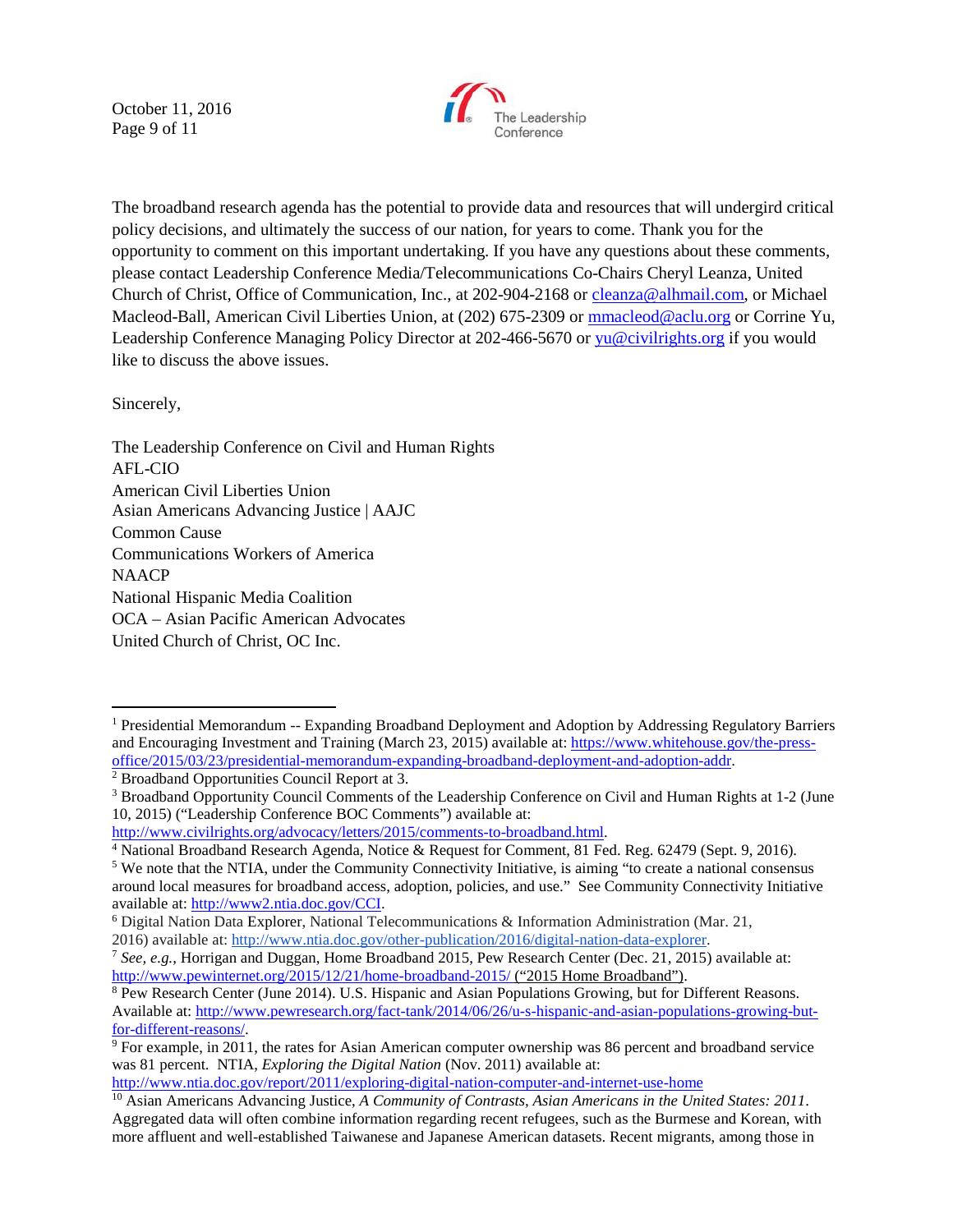October 11, 2016 Page 10 of 11

 $\overline{a}$ 



<sup>11</sup> See 2015 Home Broadband at 4; Horrigan, Broadband Adoption and Use in America, Federal Communications Commission at 5 (Feb. 2010) available at: [https://apps.fcc.gov/edocs\\_public/attachmatch/DOC-296442A1.pdf.](https://apps.fcc.gov/edocs_public/attachmatch/DOC-296442A1.pdf)

<sup>12</sup> Purcell, Heaps, Buchanan and Friedrich, *How Teachers Are Using Technology at Home and in Their Classrooms*, Pew Research Center at 3 (Feb. 28, 2013) available at: [http://www.pewinternet.org/files/old-](http://www.pewinternet.org/files/old-media/Files/Reports/2013/PIP_TeachersandTechnologywithmethodology_PDF.pdf)

[media/Files/Reports/2013/PIP\\_TeachersandTechnologywithmethodology\\_PDF.pdf.](http://www.pewinternet.org/files/old-media/Files/Reports/2013/PIP_TeachersandTechnologywithmethodology_PDF.pdf)

<sup>13</sup> Lewis, *Digitally Unconnected in the U.S.: Who's Not Online and Why?*, National Telecommunications and Information Administration (Sept. 28, 2016) available at: http://www.ntia.doc.gov/blog/2016/digitally-unconnected-<br>us-who-s-not-online-and-why.

<sup>14</sup> Home Broadband 2015 at 15.<br><sup>15</sup> *Id.* at 4. <sup>15</sup> *Id.* at 13. <sup>16</sup> *Id.* at 13. <sup>16</sup> See also, *infra* section C, our discussion of the importance of case studies and interviews to supplement surveys and polling.

<sup>18</sup> HUD Proposed Rule Requiring Installation of Broadband Technology During Construction of Most HUD-Financed Multifamily Housing (May 17, 2016) available at:

[http://portal.hud.gov/hudportal/HUD?src=/press/press\\_releases\\_media\\_advisories/2016/HUDNo\\_16-074.](http://portal.hud.gov/hudportal/HUD?src=/press/press_releases_media_advisories/2016/HUDNo_16-074) <sup>19</sup> Leadership Conference BOC Comments at 3.

<sup>20</sup> *Id.*

 $21$  They are: heath care, education, energy and the environment, economic opportunity, government performance, civic engagement and public safety. National Broadband Plan, Section III, National Purposes.

 $^{22}$  For a good summary of the studies addressing broadband economic development, see Common Sense Media Kids Action, *The Benefits of Broadband Expansion to America's Economy, Education and Health* (2015) available at: [https://d2e111jq13me73.cloudfront.net/sites/default/files/uploads/kids\\_action/benefits\\_of\\_broadband\\_expansion\\_to](https://d2e111jq13me73.cloudfront.net/sites/default/files/uploads/kids_action/benefits_of_broadband_expansion_to_americas_economy_education_and_health-cska-2015.pdf)

 $\frac{\text{americas economy education and health-cska-2015.pdf.}}{23}$  Broadband in the Mississippi Delta: A 21<sup>st</sup> Century Racial Justice Issue (Feb 2010) by the Center for Social Inclusion, available at: [https://www.centerforsocialinclusion.org/broadband-in-the-mississippi-delta-a-21st-century](https://www.centerforsocialinclusion.org/broadband-in-the-mississippi-delta-a-21st-century-racial-justice-issue/)[racial-justice-issue/.](https://www.centerforsocialinclusion.org/broadband-in-the-mississippi-delta-a-21st-century-racial-justice-issue/)

<span id="page-9-0"></span><sup>24</sup> Karp and Nash-Stacey, Technology, Opportunity & Access: Understanding Financial Inclusion in the U.S. (2015) available at: [https://www.bbvaresearch.com/wp-content/uploads/2015/07/WP15-25\\_FinancialInclusion\\_MSA.pdf.](https://www.bbvaresearch.com/wp-content/uploads/2015/07/WP15-25_FinancialInclusion_MSA.pdf)

<span id="page-9-2"></span><span id="page-9-1"></span><sup>25</sup> Literature Review Regarding Critical Information Needs of the American Public (2012) available at: [https://transition.fcc.gov/bureaus/ocbo/Final\\_Literature\\_Review.pdf.](https://transition.fcc.gov/bureaus/ocbo/Final_Literature_Review.pdf) The eight needs identified in the scholarship are:

- 1) emergencies and risks, both immediate and long term;
- 2) health and welfare, including specifically local health information as well as group specific health information where it exists;
- 3) education, including the quality of local schools and choices available to parents;
- 4) transportation, including available alternatives, costs, and schedules;
- 5) economic opportunities, including job information, job training, and small business assistance;
- 6) the environment, including air and water quality and access to recreation;
- 7) civic information, including the availability of civic institutions and opportunities to associate with others;
- 8) political information, including information about candidates at all relevant levels of local governance, and about relevant public policy initiatives affecting communities and neighborhoods.

<sup>26</sup> *Id.* at 51-53; 64-69. 27 *Id.* at 90.

<sup>28</sup> *See, e.g.,* Half of Americans who rely on smartphones for broadband access have had to cancel their cell phone service because of financial hardship. Pew Research Center, U.S. Smartphone Use in 2015 at 14 (April 1, 2015) available at: http://www.pewinternet.org/2015/04/01/us-smartphone-use-in-2015/.

greatest need of assistance, are statistically hidden by higher achieving second, third and fourth generation APAs. Southeast Asian and Pacific Islander Americans have some of the highest rates of poverty among all racial and ethnic groups in the United States and Chinese and Indian Americans have the highest absolute number of individuals living in poverty. *Id.*